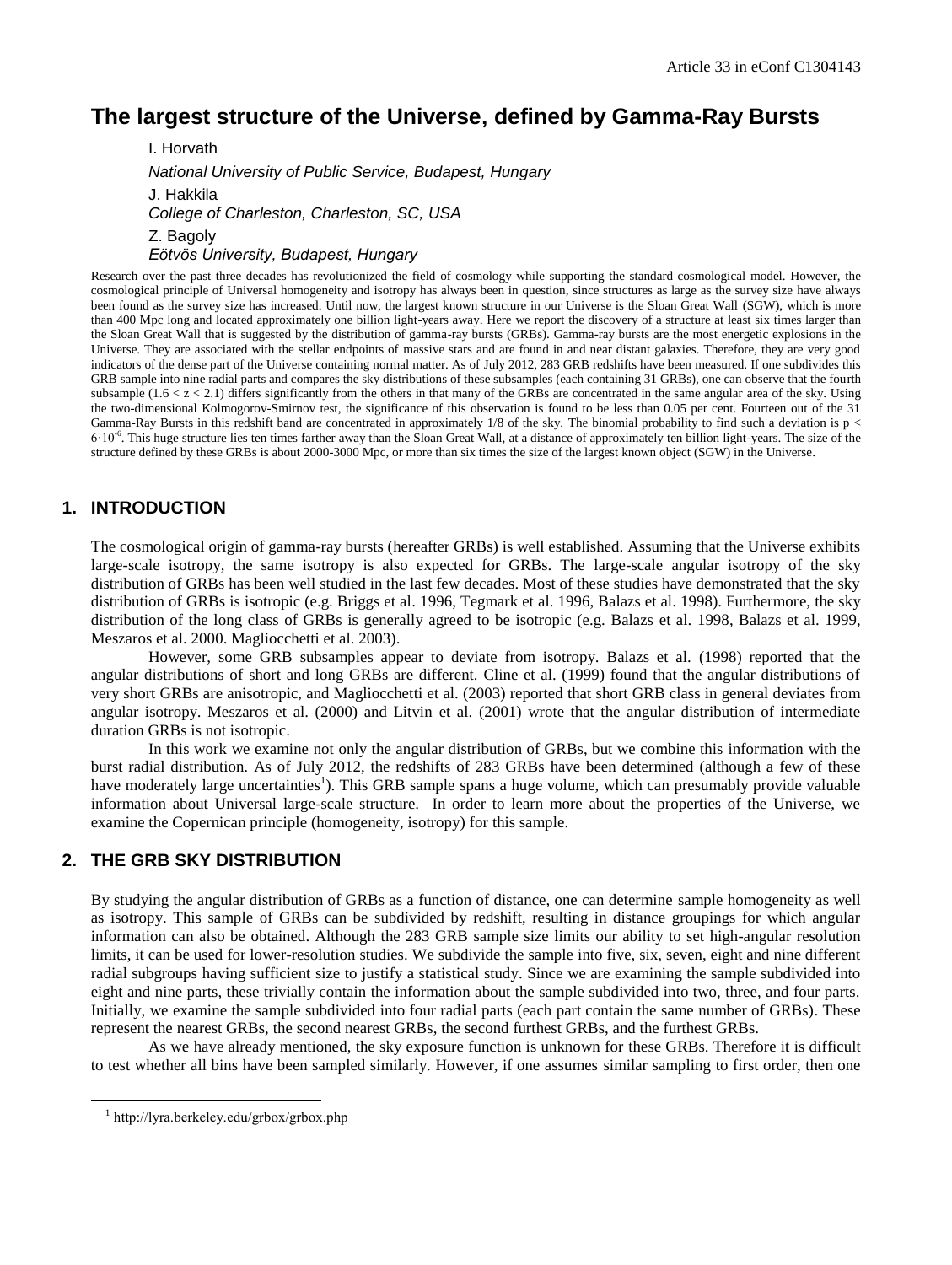can test whether the two distributions are different or not. One common test for comparing two distributions is the Kolmogorov-Smirnov (KS) test. However, this test is designed to work with one-dimensional data sets; it is hard to use with data having more than one dimension, since there is no trivial way to rank in higher dimensions.

A very good summary about how to deal with this problem is given by Lopes et al. (2008). For twodimensional data, Peacock (1983) suggests one should use all four possible orderings to calculate the difference between the two distributions. Since the sky distribution of any objects is two-dimensional, we choose to use this method.<sup>2</sup>

Subdividing the sample by z produces GRB groups whose members are at similar distances from us. Or in other words, their photons come from similar Universal ages. This is not true if any group originates from a wide range in z. Therefore, the dispersion in z needs to be small. However, our sample only contains 283 GRBs. Therefore, the best way to minimize z-dispersion is to subdivide the data into a larger number of radial bins. For that reason we subdivide this sample into 5, 6, 7, 8 and 9 parts.

When we compare the five groups there is a weak suggestion of anisotropy in one group. When we compare the six groups, there is no sign for any differences between the sky distributions of the groups. That is also the case for 7 and 8 groups. But this is not the case with 9 groups.

Therefore, we focus this analysis on the nine bins containing GRBs at different redshifts. Each group contains 31 GRBs. In our case this corresponds to 31 points in the sky. The separations in z are as follows: 3.6, 2.73, 2.1, 1.6, 1.25, 0.93, 0.72 and 0.41.

#### **3. TWO DIMENSIONAL KOLMOGOROV-SMIRNOV TESTS**

 $\overline{a}$ 

| no.             | gr1 | gr2 | gr3 | gr4 | gr5 | gr6 | gr7 | gr8 | gr9   |
|-----------------|-----|-----|-----|-----|-----|-----|-----|-----|-------|
| gr1             |     | 9   | 9   | 15  | 11  | 13  | 9   | 12  | $8\,$ |
| gr2             |     |     | 10  | 18  | 7   | 15  | 11  | 9   | 12    |
| gr3             |     |     |     | 14  | 9   | 11  | 14  | 9   | 10    |
| gr4             |     |     |     |     | 15  | 10  | 15  | 17  | 11    |
| gr5             |     |     |     |     |     | 13  | 13  | 8   | 10    |
| gr <sub>6</sub> |     |     |     |     |     |     | 10  | 13  | $8\,$ |
| gr7             |     |     |     |     |     |     |     | 10  | 10    |
| $gr8$           |     |     |     |     |     |     |     |     | 11    |
| gr9             |     |     |     |     |     |     |     |     |       |

| Table I: K-S distances between the nine groups. |  |  |  |
|-------------------------------------------------|--|--|--|
|-------------------------------------------------|--|--|--|

 $2$  Note there are two other problems. 1, The plane and the sphere have different topologies. 2, One can use other coordinate systems.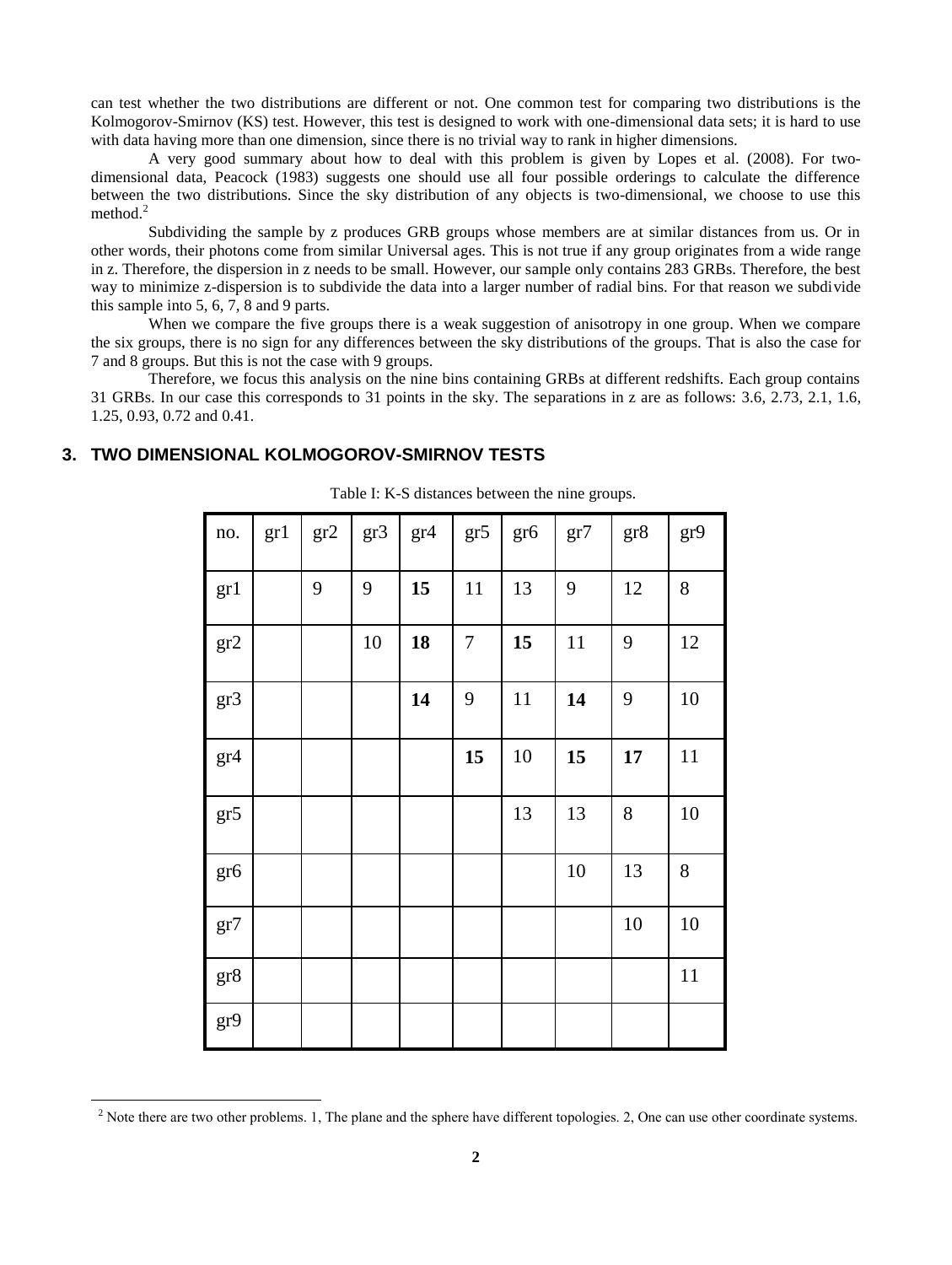Using the Peacock methodology to compare two distributions, we calculate the numbers in each quadrant in each group. When comparing two groups with 31 members, that means that there are  $62x62=3844$  division points, therefore one has 4x3844 numbers in each group. For these 15376 pairs, one has to find the largest of their differences. Comparing the two farthest groups the largest numerical difference is 9. Comparing the two nearest groups, the largest numerical difference is 11. For the moment, we do not know exactly what these numbers mean. However, we can compare them with one another. Table I contains the largest number in the quadrants for each comparison. Larger numbers indicate larger differences between the two groups being compared. Of the six largest numbers, five belong to Group 4. Out of the eight largest numbers, six belong to Group 4. In other words, six of the eight numbers (out of 36) measuring the largest differences between group pairs belong to Group 4.

One can calculate approximate probabilities for the different numbers using simulations. We run 40 thousand simulations when 31 random points are compared with 31 other random points. The result contains the number 18 twenty-eight times and numbers larger than 18 ten times. Therefore, the probability of having numbers larger than 17 is 0.095%. The probability of having numbers larger than 16 is  $p=0.0029$ , of having numbers larger than 15 is  $p=0.0094$ , and of having numbers larger than 14 is  $p=0.0246$ . For a random distribution, numbers larger than 14 correspond to 2 sigma deviations and numbers larger than 16 correspond to 3 sigma deviations. The probability of having numbers larger than 13 is p=0.057, or 5.7%, which we do not find to be statistically significant. Comparisons of the 9 groups to each other using the 2D K-S test are shown in Table I.

We have two three-sigma angular anisotropy signatures. In both cases group 4 is involved. We also have eight two-sigma signatures. In six cases group 4 is involved. However, we do not have a three-sigma signature since we had 36 different pairs to compare. Among 36 different tests one expects 1.64 two-sigma signatures and no (0.09) threesigma signatures. Except for cases involving Group 4 we find numbers similar to these random distributions (2 twosigma signatures and no three-sigma signatures). However the 36 comparisons are not independent since we have only nine groups to compare.

### **4. NEAREST-NEIGHBOR STATISTICS**

One can also look for anisotropies using nearest-neighbor statistics. Assuming again that the sky exposure is independent of *z*, one can compare the distributions with one another. Since we are not focusing on pair correlations we should calculate not just the nearest-neighbor distances, but also the second, third etc. nearest neighbor distances. For all nine groups we calculated the k-th  $(k=1, 2, \ldots, 30)$  nearest neighbor distance distributions. Since these are onedimensional distributions, a simple Kolmogorov-Smirnov test can be used for test. For eight groups we do not find significant deviation. But a KS test for Group 4 shows significant deviations from angular isotropy starting with the sixth-nearest neighbor pairs (figure 1. shows the 12th-neighbor distribution).



Figure 1: The 12th-neighbor distribution for the first four groups, light blue is group4.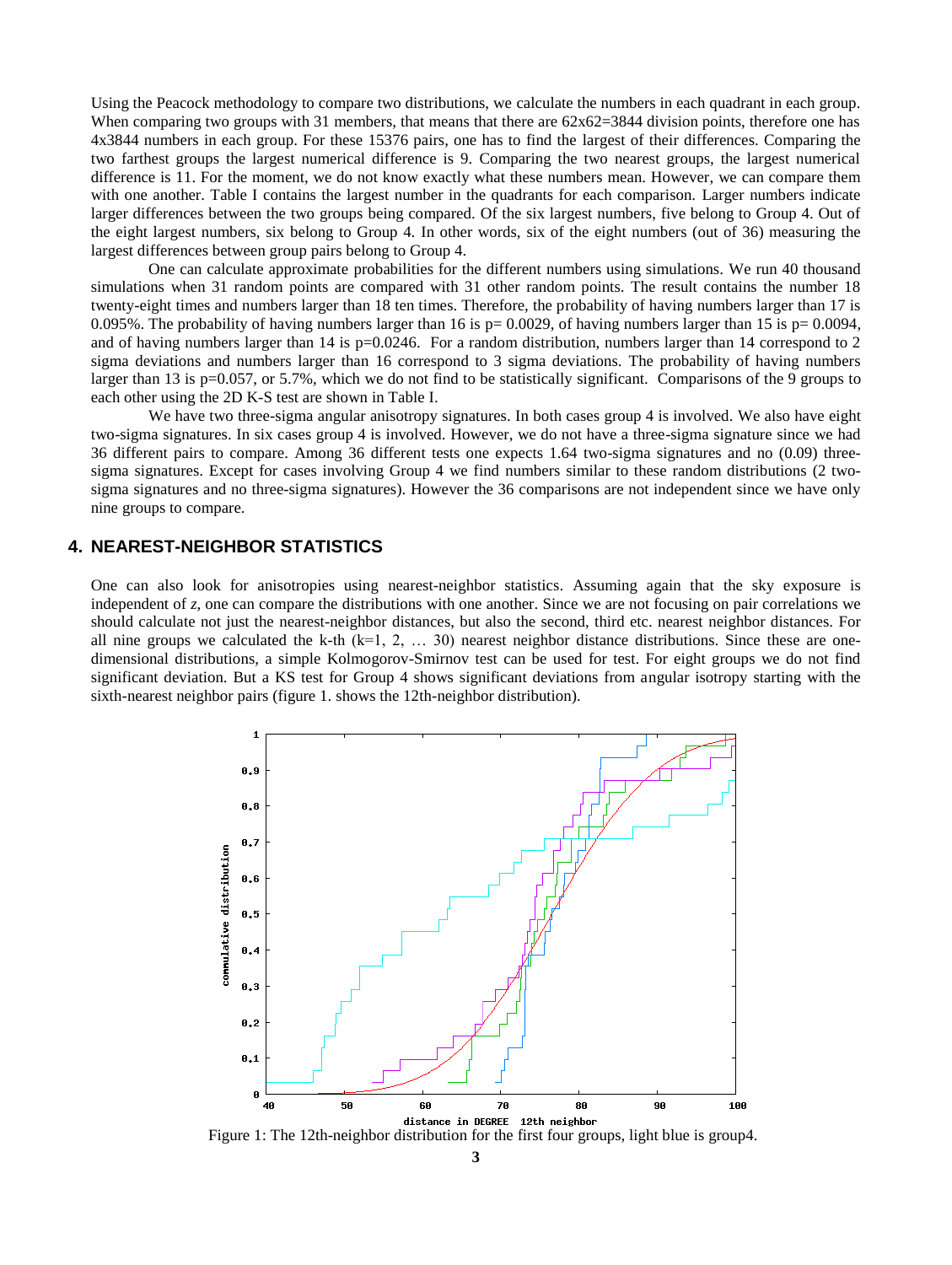The KS probabilities can be seen in Figure 2. For comparison we also plotted the Group 5 probabilities. One can see 21 consecutive probabilities in Group 4 reach the 2σ limit and 9 consecutive comparisons reach the 3σ limit. Of course this does not mean a 27-sigma limit, because the comparisons are not independent. One can calculate bimodal probabilities. For example 14 out of the 31 Gamma-Ray Bursts in this redshift band are concentrated in approximately 1/8 of the sky (Figure 3). The binomial probability to find such a deviation is p=0.0000055.



Figure 2: K-S neighbor probabilities for group4 (red) and group5 (green). Pink (blue) line indicates the two (three) sigma level.



Figure 3: 283 GRBs with observed redshift (blue) and the 31 GRBs (red) between redshift 1.6 and 2.1.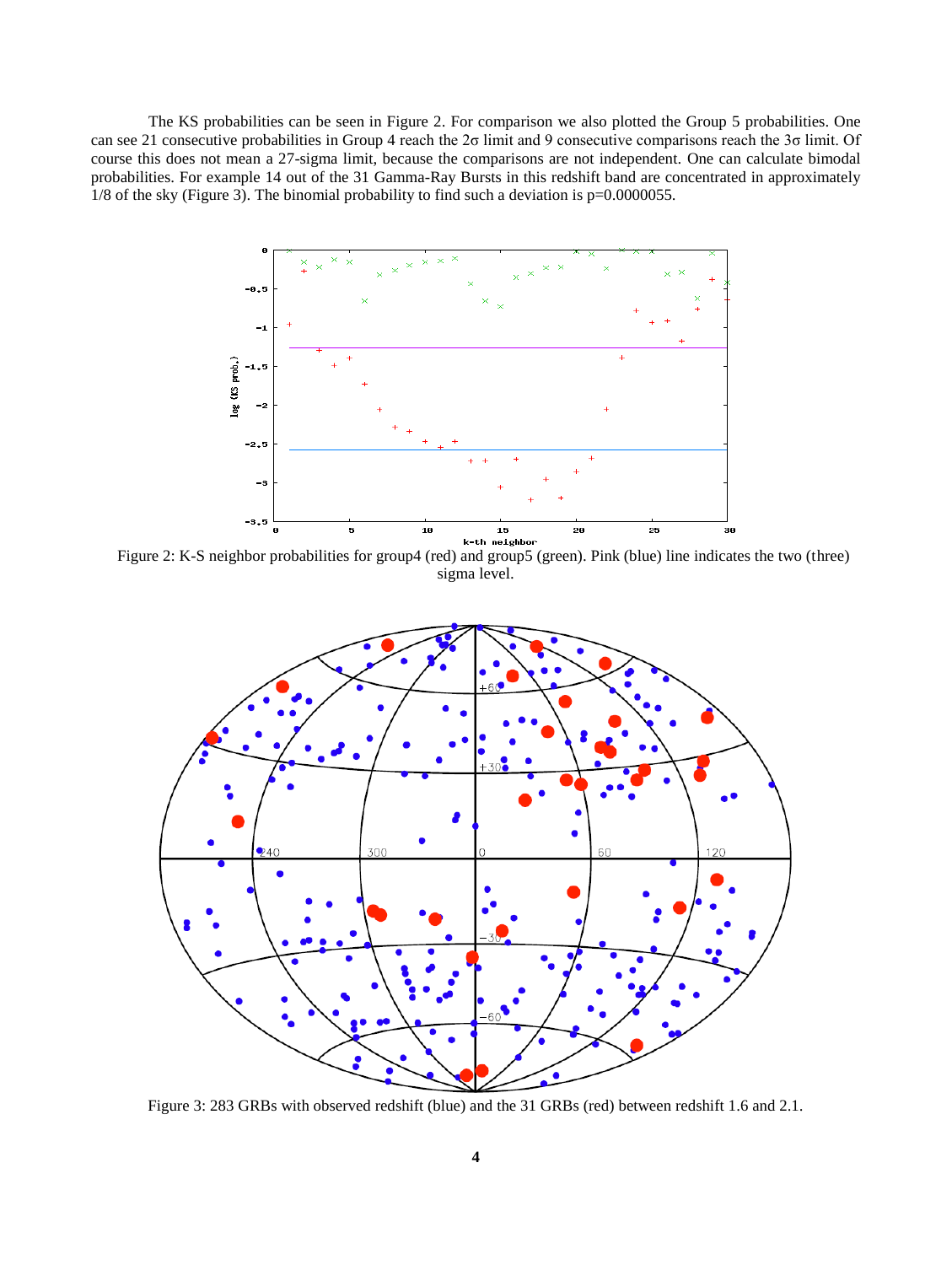## **5. ESTIMATED EFFECTS OF SKY EXPOSURE**

Before taking the aforementioned angular anisotropies at face value, one should consider the possibility that an angular sampling bias (e.g. *sky exposure*) might have contributed to them. The primary cause of sky exposure is a detection bias: GRB detectors often favor triggering on GRBs in some angular directions over others.

An anisotropic sky exposure can result when a pointed spacecraft spends more time observing some sky directions than others. It can also result from blockage of the angular field-of-view, say from Earth occultation or avoidance of the Sun to protect sensitive instrumentation, or from spacecraft insensitivity over certain Earth locations (such as the South Atlantic Anomaly). Each GRB instrument experiences different degrees of sky exposure, which makes the summed sky exposure difficult to identify for our heterogeneous GRB sample observed by many instruments since the late 1990s. However, 214 of the 283 GRBs in our sample (75.6%) have been observed by Swift, as have 23 of the 31 GRBs in Group 4 (74.2%). Thus, we assume that Swift's sky exposure is a reasonable first-order approximation to the sky exposure of the entire burst sample. Swift's sky exposure has recently been published (Baumgartner et al. 2012) and is shown in Figure 4.



Figure 4: Swift Sky Exposure (From Baumgartner et al. 2012). High exposure regions are light-colored.

We test the reasonableness that Swift's sky exposure might have contributed to the burst excess in Group 4 by examining bulk exposure properties. Swift's sky exposure is primarily a function of ecliptic latitude, with greater exposure in the directions of the ecliptic poles relative to the ecliptic equator. In order to minimize effects of sample size in our analysis, we subdivide Group  $\overline{4}$  into two angular regions: the polar region (NEP = north ecliptic pole; ecliptic lat.  $> 45^{\circ}$  plus the SEP = south ecliptic pole; ecliptic lat.  $< -45^{\circ}$  and a mid-ecliptic latitude region (near the ecliptic equator (EE; between -45° and 45°). The 40% of the sky near the ecliptic poles has been sampled 2.5 times more frequently than the 60% of the sky near the ecliptic equator. Thus, only six bursts should have been observed near the ecliptic equator in the time that ten triggered near the ecliptic poles. Instead, 21 were found (Table II). This corresponds to an excess significant at the  $7.5\sigma$  level, which is quite unlikely. To first order, sky exposure cannot explain why there are so many GRBs at z=2 near the ecliptic equator.

| Region     | <b>Observed</b> | <b>Fractional</b><br>area | <b>Exposure</b><br>(relative to<br>ecl. eq.) | <b>Expectation</b><br>(based on<br>ecl. poles) | <b>Uncertainty</b> | Pull        |
|------------|-----------------|---------------------------|----------------------------------------------|------------------------------------------------|--------------------|-------------|
| ecl. poles | 10              | 0.4                       | 2.5                                          | 10                                             | ± 3                |             |
| ecl. eq.   | 21              | 0.6                       | 1.0                                          | 6                                              | ± 2                | $7.5\sigma$ |

| Table II: The sky exposure cannot explain the find of GRB grouping. |  |
|---------------------------------------------------------------------|--|
|                                                                     |  |
|                                                                     |  |

Other sky exposure issues still must be considered. First, the angular exposure for the 25% of bursts triggering by detectors other than Swift has not been identified. This will likely be small, and will possibly be smeared out by summing the exposure of instruments with different angular biases, but it is unfortunately difficult to characterize. Other perhaps important angular biases are present in this GRB sample that mimic sky exposure. The first of these is a bias away from the galactic plane, where dust extinction prevents optical counterparts from being identified. The second